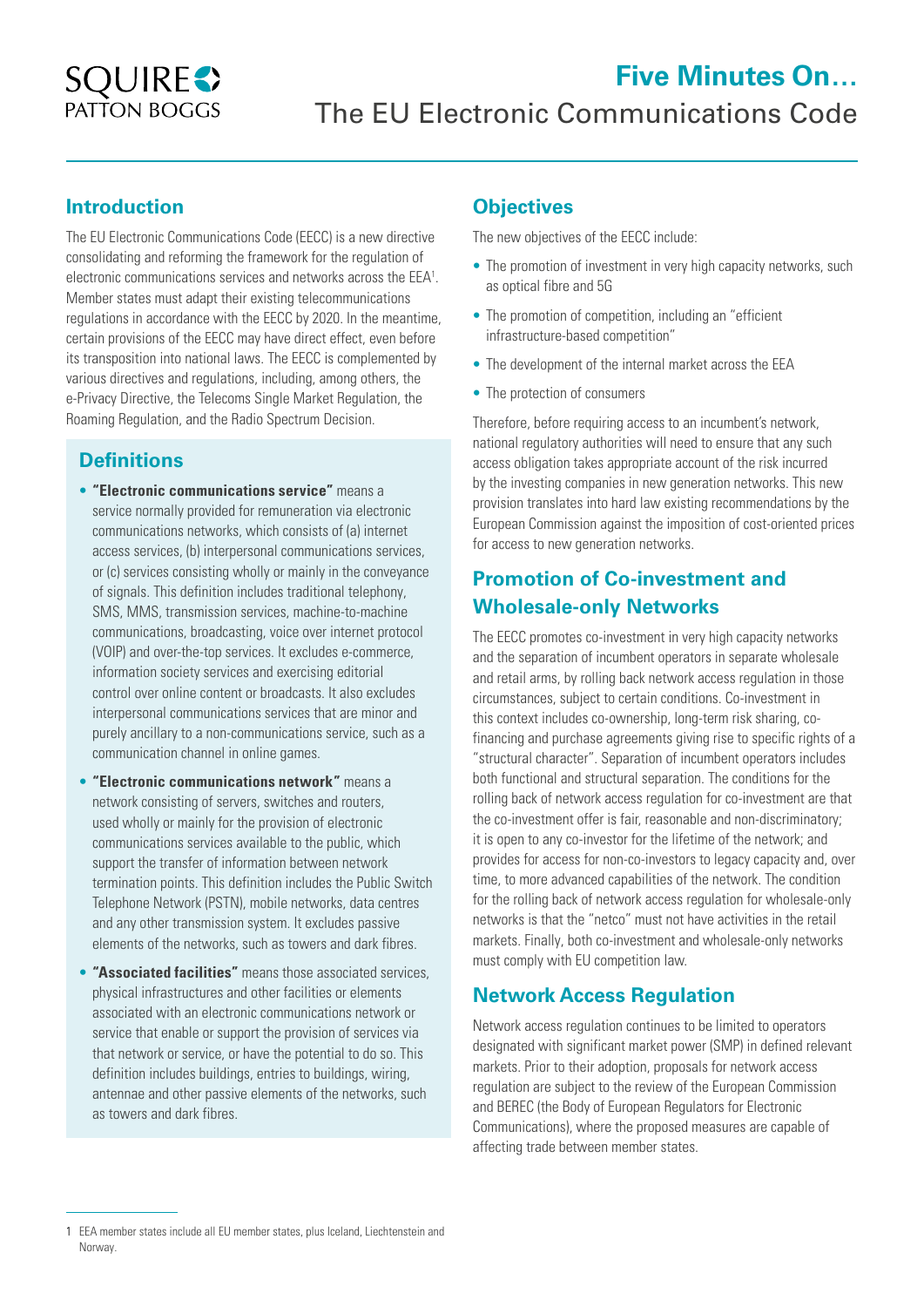Moreover, the EECC and new European Commission's Guidelines on Significant Market Power (SMP Guidelines) now limit cost-oriented network access pricing regulation (which is the most intrusive form of network access regulation) to wholesale markets, where EU competition law enforcement is deemed insufficient to solve a perceived market failure.

The SMP Guidelines require national regulatory authorities, when imposing access regulation, to take account of convergence and the rise of OTT services, which could challenge traditional, copper-based single dominance in telecoms, as well as "joint SMP" to regulate oligopolistic markets, in line with EU competition law case law.

The EECC has also introduced the ability for competent authorities to impose symmetric regulation on the sharing of facilities or property in certain limited circumstances, regardless of a finding of SMP.

### **Internet-based Services**

The scope of the EECC has expanded to cover internet-based services that did not previously fall within the definition of electronic communications services under EU law. In particular, the definition of electronic communications service now includes internet-based services that do not connect with publicly assigned numbering resources (i.e. number or numbers in national or international numbering plans). The EECC calls these services "number-independent interpersonal communications services" (NI-ICS) to distinguish them from "number-based interpersonal communications services" (NB-ICS). The definition of NI-ICS also includes services using numbers as a mere identifier, such as instant messaging. The EECC provides for lighter regulation of NI-ICS, compared to NB-ICS. For example, only NB-ICS providers are currently subject to requirements to register with the competent authorities of the member states, guarantee the ability to dial in emergency services numbers (i.e. 112), and ensure interoperability of their services. However, the EECC also sets out various procedures to allow for the expansion of some of the regulatory provisions applicable to NI-ICS over time, based on demonstrated changes in use of NI-ICS, compared to NB-ICS.

The EECC maintains a general authorisation regime, whereby any operator can provide its services across the EU without the need for an individual licence. The general authorisation regime requires each operator to self-assess and comply with the applicable regulatory conditions under the national telecoms laws where the services are provided. However, competent authorities may require the registration of certain operators (e.g. NB-ICS) as a condition to benefit from the general authorisation to provide services in their territories.

The use of certain radio spectrum (e.g. 4G spectrum bands) continues to be subject to the need for individual rights of use.

#### **Spectrum Management**

The EECC creates a more co-ordinated approach to spectrum management, with a view to promoting the rollout of 5G and protecting incentives in network investment. As part of this coordinated approach, the EECC makes the following changes:

- Duration of radio spectrum licences for wireless broadband up to a minimum of 20 years, to provide legal certainty and stimulate long-term investments
- Clear rules on spectrum assignment and the renewal of licences
- A regular review of radio spectrum fees

#### **End-user Protection**

The EECC is also designed to enhance protection for end-users across the whole EEA by:

- Aligning protections, including security requirements, for endusers of OTTs with those of traditional telecoms providers
- Requiring maximum harmonisation in relation to consumer protection provisions, which means that member states may not impose more, or less, stringent provisions than those set out in the EECC
- Specifying that bundles of services that include an internet access service or publicly available NB-ICS must apply certain consumer protection provisions to the whole bundle
- Enhancing user rights during the switching of internet access services and the porting of phone numbers
- Establishing a universal service ensuring availability and affordability of both broadband and voice communications
- Strengthening protection of citizens in emergency situations
- Enhancing security of networks and services
- Capping the price for intra-EU calls